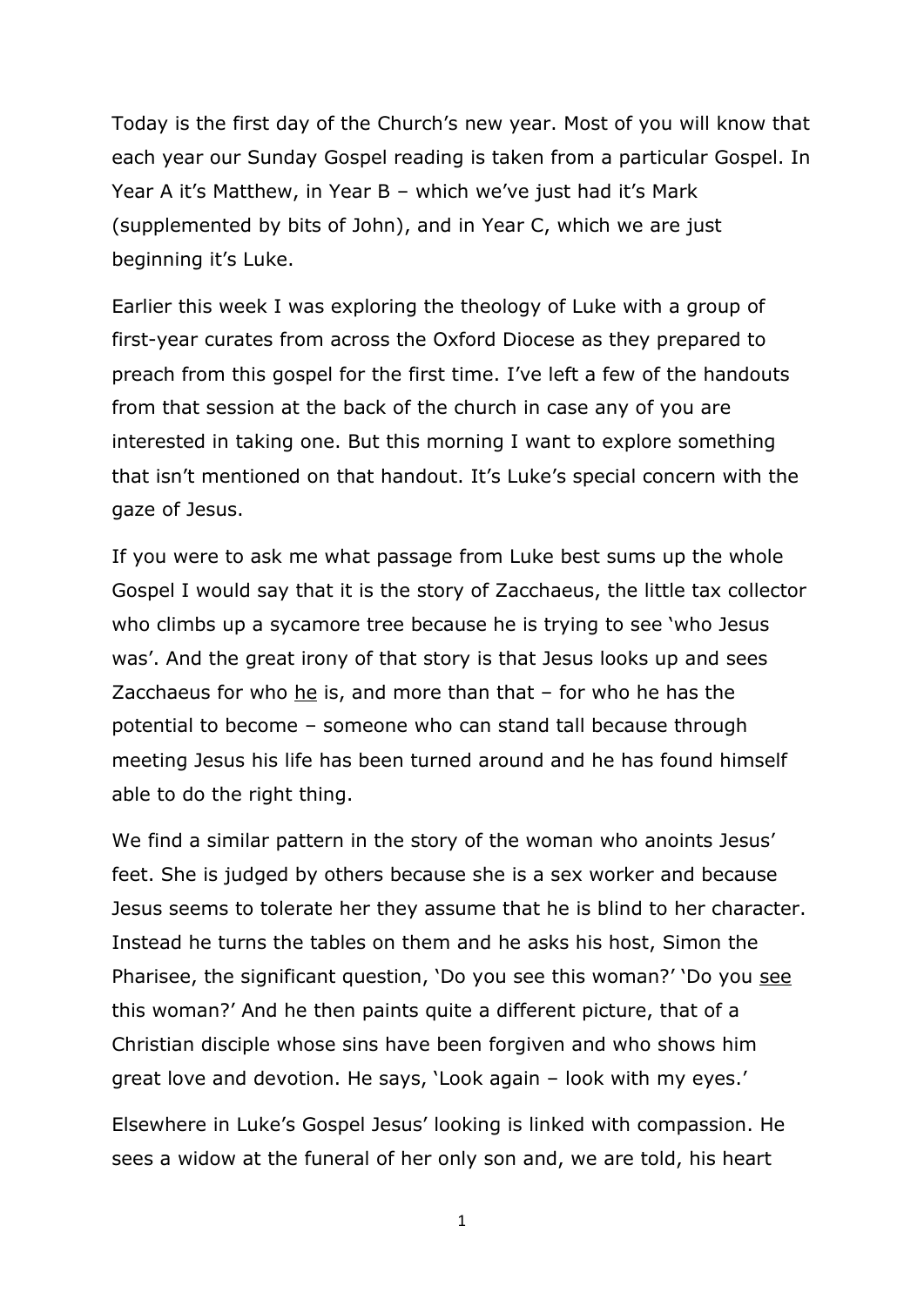goes out to her and he raises the young man from the dead. This linking of looking with compassion is also to be found in the stories of the Prodigal Son and the Good Samaritan. The father sees his son struggling homewards and his heart is moved; the Samaritan sees the injured man on the road to Jericho and his heart is moved. We are meant to understand this look of compassion as the divine gaze: God looks on humanity in our distress and he sends his son – recall the prayer we often say at the end of our communion service 'You met us in your son and brought us home.'

Perhaps most tellingly, it is only Luke who includes a particular detail in the story of Jesus' passion:

They seized Jesus and led him away, bringing him into the high priest's house. But Peter was following at a distance. When they had kindled a fire in the middle of the courtyard and sat down together, Peter sat among them. Then a servant-girl, seeing him in the firelight, stared at him and said, "This man also was with him." But he denied it, saying, "Woman, I do not know him." A little later someone else, on seeing him, said, "You also are one of them." But Peter said, "Man, I am not!" Then about an hour later still another kept insisting, "Surely this man also was with him; for he is a Galilean." But Peter said, "Man, I do not know what you are talking about!" At that moment, while he was still speaking, the cock crowed. The Lord turned and looked at Peter. Then Peter remembered the word of the Lord, how he had said to him, "Before the cock crows today, you will deny me three times." And he went out and wept bitterly.

Only Peter knew what was in that gaze of Jesus. But from what we know of his look elsewhere and the reconciliation that took place after the resurrection we can be pretty sure that compassion was a part of it.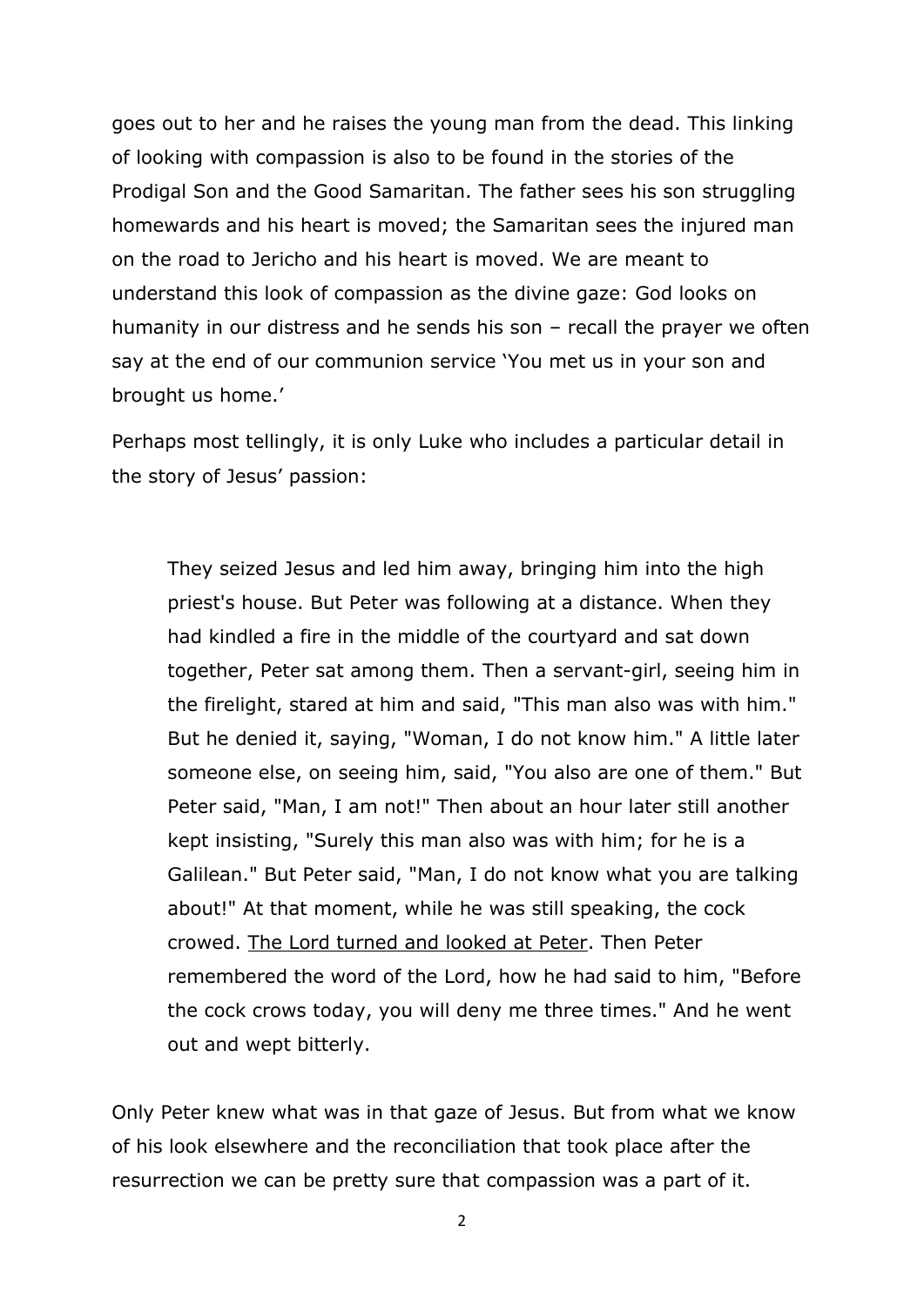Today's Gospel reading is a pretty brutal introduction to Luke, concerned as it is with the coming tribulation before the Day of the Lord, but it too is about Jesus' gaze. In Luke's Gospel Jesus makes a very long and winding journey from his home in Galilee to Jerusalem; much of his ministry – including his encounter with Zacchaeus – takes place en route. As he approaches Jerusalem and sees it for the first time he weeps, tears of frustration, compassion, and ultimately rejected love. Later when he is in the Temple he looks around and, while others are engrossed with the decorations and sacrifices, his gaze alights on a poor widow who is placing a small amount in the Temple Treasury and, yet again, he sees her for who she is and her action for what it is.

And then his vision becomes more expansive and he acts literally like a seer – a prophet. He sees The Temple in which they are standing razed to the ground and Jerusalem laid waste; he sees natural disasters and immense suffering. And interestingly, he doesn't claim that he is doing it because he has some kind of supernatural power. It's as if he's saying 'It's not rocket science: if you could only look properly and read the signs of the times you would see that disaster is around the corner. And if you could only look properly at me and see who I am you will realise that, though I am compassionate, I am also just, and some day soon I will be coming to judge this world.'

How soon is 'soon'? This is a question Jesus' disciples ask him after the resurrection at the beginning of Luke's second volume, the Acts of the Apostles, and he replies that it is not for them to know but they are to live well with the help of the Holy Spirit as they wait for end of the age. I'm in the middle of writing a book that argues that Christian spirituality boils down to this – living well as we grieve the loss of the earthly Jesus and await our reunion with him, a reunion which will be full of joy but in which we will also have to give an account of ourselves to the one who sees